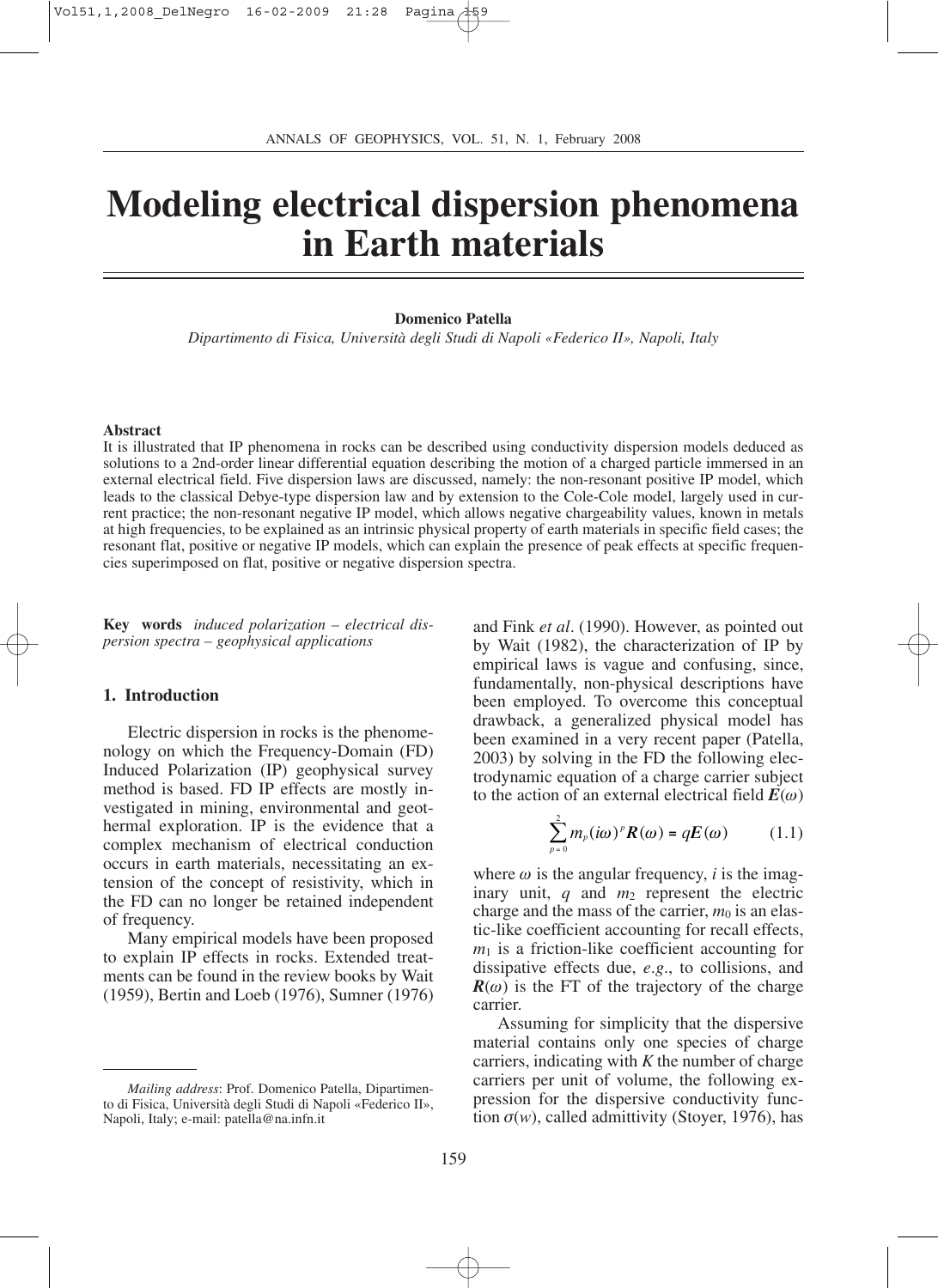been derived (Patella, 2003)

$$
\sigma(\omega) = \frac{i\omega Kq^2}{m_0 + i\omega m_1 - \omega^2 m_2} \tag{1.2}
$$

Equation (1.2) is a simple IP model, which describes the behavior of a circuit-like cell made of an RCL series combination. It is equivalent to the Lorentz dispersion formula obtained as solution to the 2nd-order ordinary differential equation of harmonic oscillation (Balanis, 1989).

## **2. Non-resonant positive IP model**

Let us consider now a system with two different species of charge carriers and put with  $K_i$ ,  $q_i$  and  $m_{p,i}$  ( $p=0,1,2$ ) the number per unit of volume, the electric charge and the passive coefficients, respectively, of the carriers of the *j*-th species (*j*=1,2). Such a pair of ionic species can be the result of ionic dissociation of a salt dissolved in pore water. An interesting case to discuss is when one species  $(j=1)$ is characterized by negligible recall and inertia terms, and the other species  $(j=2)$  by only negligible inertia. This compound can, in fact, be used to explain the well-known IP electrode effect, caused by the presence of metallic or electronic conducting mineral particles occluding pore paths in rocks (Madden and Cantwell, 1967). Considering, for simplicity, a single-salt solution, only one ionic component, namely species 1, is assumed to undergo redox reactions at the two opposite contact faces, in order for the electric current to flow from the solution through the metallic mineral. This is equivalent to claiming that only the passage of the reacting species 1 is allowed. The non-reactant ionic species 2, instead, after running short distances under the influence of the impressed field, must remain blocked along the frontal metallic face, thus giving rise to the IP effect. This simple compound can also explain the IP membrane effect in porous rocks containing dispersed clay particles in contact with an electrolytic solution (Madden and Cantwell, 1967), generally less strong than the IP electrode effect. Considering again a single-salt solution, species 1

and 2 would represent, respectively, the cations, carrying the electrical current fed by the external source, and anions, traveling, instead, short distances due to the blocking action by the negatively charged membranes (clay particles).

Referring to eq. (1.2), it is thus assumed that an elementary cell of a dispersive rock can behave like a two-branch parallel circuit, with a branch consisting of a single resistance and the other branch of a RC series sequence, *i*.*e*.

$$
\sigma^{(+)}(\omega) = \frac{K_1 q_1^2}{m_{1,1}} + \frac{i\omega K_2 q_2^2}{m_{0,2} + i\omega m_{1,2}} \qquad (2.1)
$$

Putting

$$
\sigma_{\rm l} = \frac{K_{\rm l} q_{\rm l}^2}{m_{\rm l,1}} \tag{2.2a}
$$

$$
\sigma_2 = \frac{K_2 q_2^2}{m_{1,2}}\tag{2.2b}
$$

$$
\gamma_2 = \frac{m_{0,2}}{m_{1,2}}\tag{2.2c}
$$

from eq. (2.1) we obtain  $\sigma^{(+)}(\omega)$  as

$$
\sigma^{(+)}(\omega) = \frac{\sigma_1 \gamma_2 + i\omega (\sigma_1 + \sigma_2)}{\gamma_2 + i\omega} \tag{2.3}
$$

Equation (2.3) represents a simple non-resonant positive IP model, whose real and imaginary parts are qualitatively drawn *versus* frequency in fig. 1. The real part of the admittivity is always positive and its High-Frequency (HF) asymptote is located at a finite level higher than the Low-Frequency (LF) asymptote. The imaginary part, which is always positive, vanishes at both limits and presents a maximum in the inflexion point of the real part. The dispersion law expressed by eq. (2.3) is equivalent to the well known Debye model (Debye, 1928).

Generalizing, for each elementary cell either a parallel or a series combination of *N* twobranch circuits can be considered. For a parallel combination, the admittivity takes the form

$$
\sigma^{(+)}(\omega) = \sum_{n=1}^{N} \frac{\sigma_{1n}\gamma_{2n} + i\omega\left(\sigma_{1n} + \sigma_{2n}\right)}{\gamma_{2n} + i\omega} \qquad (2.4)
$$

and for a series combination the dispersive resistivity function  $\rho^{(+)}(\omega)$ , called impedivity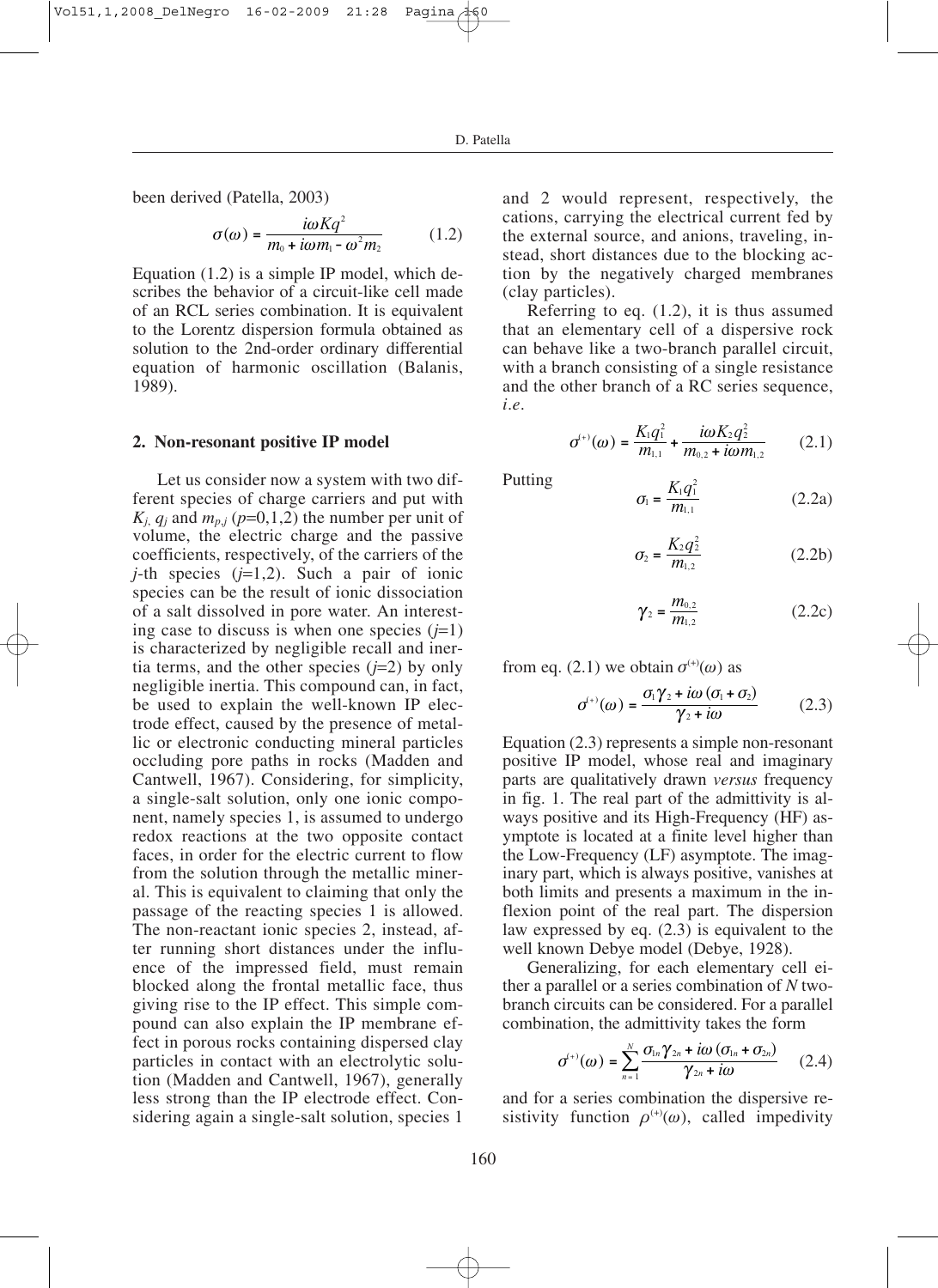

**Fig. 1.** Sketch diagram of the non-resonant positive IP model in FD.

(Patella, 1987), takes the form

$$
\rho^{(+)}(\omega) = \sum_{n=1}^{N} \frac{\gamma_{2n} + i\omega}{\sigma_{1n}\gamma_{2n} + i\omega\left(\sigma_{1n} + \sigma_{2n}\right)} \qquad (2.5)
$$

Putting

$$
\rho_0 = \lim_{\omega \to 0} \rho^*(\omega) = \sum_{n=1}^N \left(\frac{1}{\sigma_{1n}}\right) \qquad (2.6a)
$$

$$
\tau_n = \frac{\sigma_{1n} + \sigma_{2n}}{\gamma_{2n}\sigma_{1n}} \tag{2.6b}
$$

$$
\beta_n = \frac{\sigma_{2n}}{\rho_0 \gamma_{2n} \sigma_{1n}^2} \tag{2.6c}
$$

equation (2.5) can be written in the following best known form (Patella, 2003)

$$
\rho^{(+)}(\omega) = \rho_0 \left( 1 - \sum_{n=1}^N \frac{i\omega \beta_n}{1 + i\omega \tau_n} \right). \tag{2.7}
$$

However, it is the Cole-Cole (CC) model (Cole and Cole, 1941) that has reached the greatest popularity in IP analysis since the pioneering work by Pelton *et al*. (1978), who reported the CC impedivity function  $\rho^{CC}(\omega)$  in the form

$$
\rho^{cc}(\omega) = \rho_0 \left[ 1 - m \frac{(i\omega \tau)^c}{1 + (i\omega \tau)^c} \right] \qquad (2.8)
$$

where  $\tau \geq 0$  and  $c \in [0,1]$  are heuristic parameters required to adapt eq. (2.8) to experimental data, and  $m∈[0,1]$  is the chargeability parameter introduced by Seigel (1959).

The CC model, though considered an empirical law (Wait, 1982), can physically be interpreted as a continuous distribution of Debye dispersion terms (Pelton *et al*., 1983), and hence approximated by an expression like eq. 2.7 (Patella and Di Maio, 2003).

Following the theory developed by Patella (1987, 1993), the CC model has been included in the magnetotelluric (MT) method to study the distortions provoked by IP on 1D (Di Maio *et al*., 1991) and 2D (Mauriello *et al*., 1996) synthetic responses. IP effects in MT have been experimentally recognized in volcanic and geothermal areas (Patella *et al*., 1991; Coppola *et al*., 1993; Giammetti *et al*., 1996; Di Maio *et al*., 1997, 2000; Mauriello *et al*., 2000, 2004).

## **3. Non-resonant negative IP model**

Negative IP effects in earth materials are observed when  $|\sigma(\omega)| < |\sigma_0|$  for  $\omega > 0$ . In literature, negative IP is considered a geometric effect (Bertin and Loeb, 1976) and it was modeled for a polarizable sphere immersed in a uniform non-polarizable half-space (Sumner, 1967; Wait, 1982) and for certain layered media (Nabighian and Elliot, 1976). Sumner (1976) maintains that positive IP effects are usually associated with negative IP in definite patterns, and that for most surveys, positive values are larger than negative. He warns that if these conditions are not seen in the data, there may well be equipment or coupling problems. Madden and Cantwell (1967) hint that negative IP effects can be caused by leakages between transmitting and receiving circuits, and Bertin and Loeb (1976) also mention inductive coupling, which is sometimes added to and sometimes subtracted from the IP.

In conclusion, negative IP in the geophysical literature is not considered a physical effect, *i.e.* an intrinsic physical property of earth materials. This is rather surprising if one considers, for instance, that negative dispersion is an intrinsic physical property of electrons in metals at wavelengths sensibly less than about  $10^{-2}$  cm (Stratton, 1941). It is shown now that a non-resonant negative IP model can be easily derived in the frame of the theory exposed in Section 1.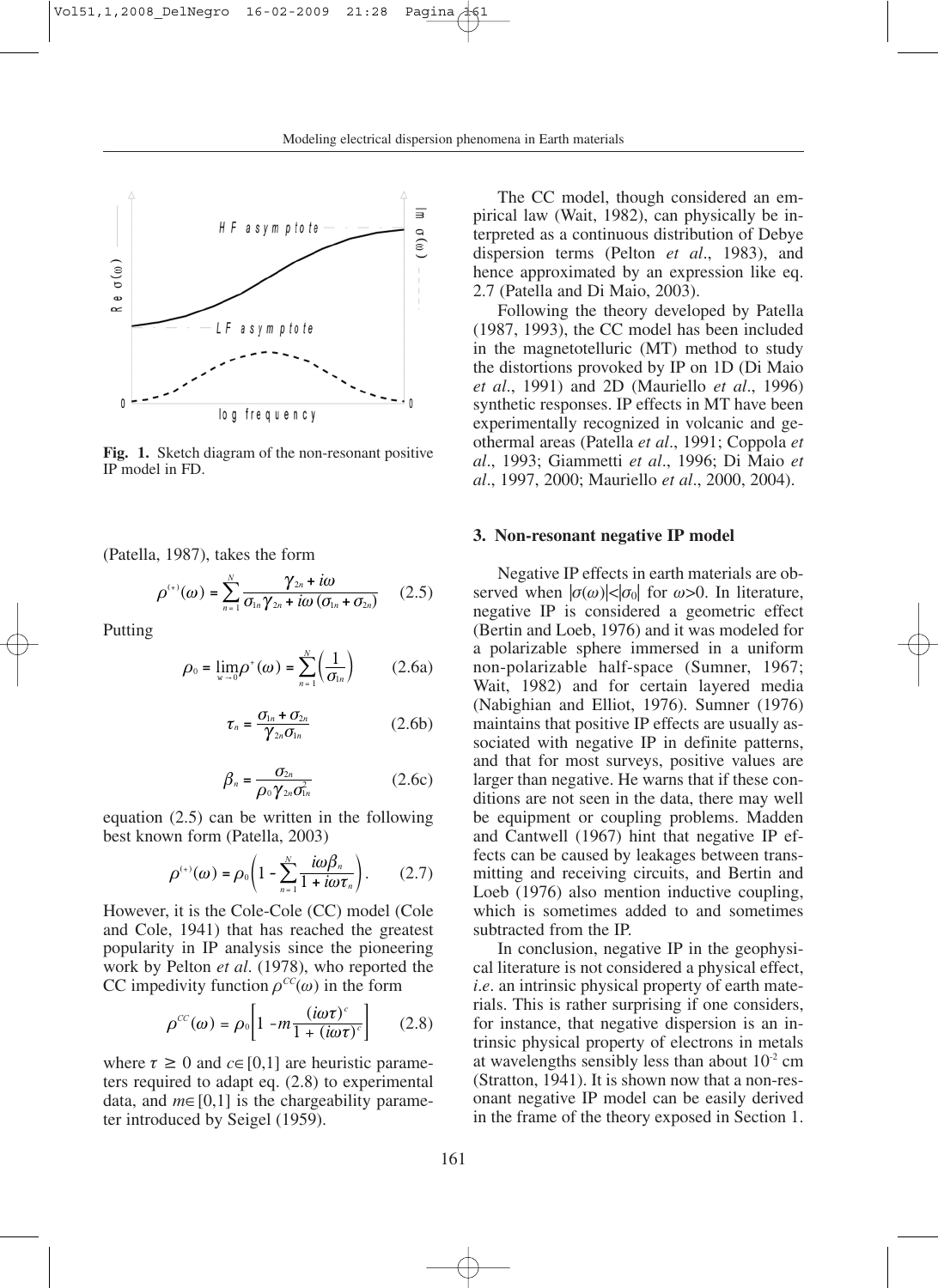Let us consider again a system with two different species of charge carriers and discuss the case when both species consist of unbound charges and the first species (*j*=1) has negligible inertia. Referring to eq. (1.2), it is thus assumed that an elementary cell of a dispersive rock can now behave like a two-branch parallel circuit, with a branch made of a single resistance and the other branch of a RL series combination, *i*.*e*.

$$
\sigma^{(\cdot)}(\omega) = \frac{K_1 q_1^2}{m_{1,1}} + \frac{K_2 q_2^2}{m_{1,2} + i \omega m_{2,2}} \qquad (3.1)
$$

Using eq. (2.2a) and eq. (2.2b) and putting

$$
\lambda_2 = \frac{m_{2,2}}{m_{1,2}}\tag{3.2}
$$

eq. (3.1) is written as

$$
\sigma^{(3)}(\omega) = \frac{(\sigma_1 + \sigma_2) + i\omega\lambda_2\sigma_1}{1 + i\omega\lambda_2} \tag{3.3}
$$

Equation (3.3) represents a simple non-resonant negative IP model. The similarity with eq. (2.3) allows  $\sigma^{(-)}(\omega)$  to be considered a reverse Debye model. Its real and imaginary parts are qualitatively drawn *versus* frequency in fig. 2. Again the real part of the admittivity is always positive, but now its LF asymptote is placed at a fi-



**Fig. 2.** Sketch diagram of the non-resonant negative IP model in FD.

nite level higher than the HF asymptote. The imaginary part is now always negative, vanishes again for  $\omega \rightarrow 0$ ,  $\infty$  and presents a minimum in correspondence with the inflexion point of the real part.

Generalizing, for each elementary cell either a parallel or a series combination of *N* twobranch circuits can again be considered. For a parallel combination, the admittivity takes the form

$$
\sigma^{(\cdot)}(\omega) = \sum_{n=1}^{N} \frac{(\sigma_{1n} + \sigma_{2n}) + i\omega \lambda_{2n} \sigma_{1n}}{1 + i\omega \lambda_{2n}} \qquad (3.4)
$$

while, for a series combination, the impedivity becomes

$$
\rho^{(\cdot)}(\omega) = \sum_{n=1}^{N} \frac{1 + i\omega \lambda_{2n}}{(\sigma_{1n} + \sigma_{2n}) + i\omega \lambda_{2n} \sigma_{1n}}.
$$
 (3.5)

## **4. Resonant IP models**

Resonant IP effects are indeed included in the general solution given by eq. (1.2), hence a system with two different species of charge carriers is again considered by discussing the case when only the first species  $(j=1)$  is characterized by negligible recall and inertia terms. It is thus assumed that an elementary cell of a dispersive rock now behaves like a two-branch parallel circuit, with a branch made of a single resistance and the other branch of a RLC series combination, *i*.*e*.

$$
\sigma^{(r)}(\omega) = \frac{K_1 q_1^2}{m_{1,1}} + \frac{i\omega K_2 q_2^2}{m_{0,2} + i\omega m_{1,2} - \omega^2 m_{2,2}} \tag{4.1}
$$

which, recalling eqs. $(2.2a)$  to  $(2.2c)$  and eq. (3.2) can be rewritten as

$$
\sigma^{(r)}(\omega) = \frac{\sigma_1(\gamma_2 - \omega^2 \lambda_2) + i\omega (\sigma_1 + \sigma_2)}{\gamma_2 + i\omega - \omega^2 \lambda_2} \qquad (4.2)
$$

Equation (4.2) represents a simple non-resonant flat IP model. Its real and imaginary parts are qualitatively drawn *versus* frequency in fig. 3. The real part of the admittivity is again always positive, but its LF and HF asymptotes are now placed at the same finite level (flat asymptotic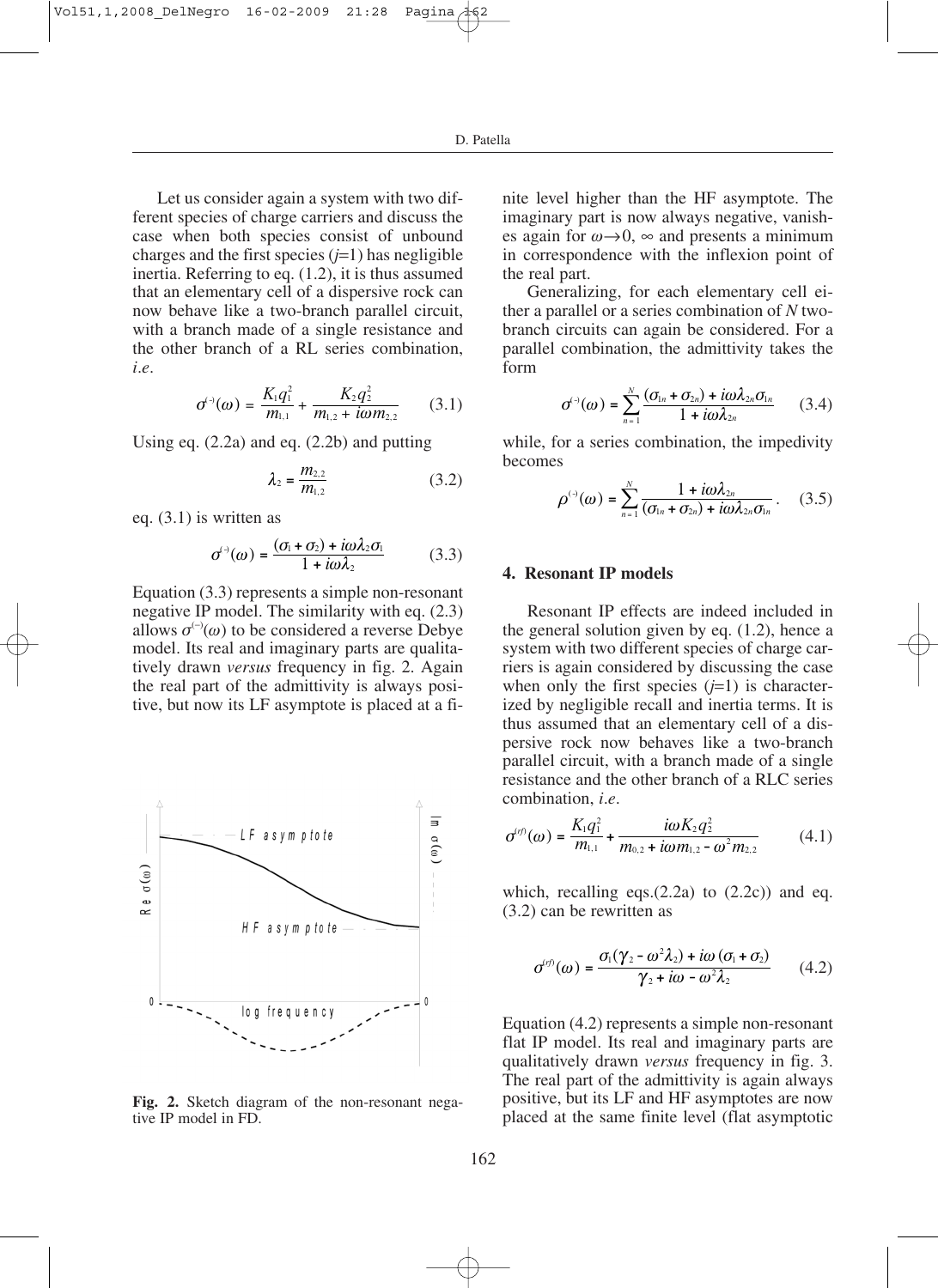

**Fig. 3.** Sketch diagram of the resonant flat IP model in FD.

line) and a bump appears with a maximum in correspondence with the resonance frequency  $\omega = (\gamma_2/\lambda_2)^{1/2}$ . The imaginary part goes to zero for  $\omega \rightarrow 0$ ,  $\infty$  and shows an undulation with the positive peak followed by the negative peak and crossing the  $\omega$ -axis in the resonance frequency. It is worth pointing out that a resonant effect can be considered a sequence of a positive and a negative IP effect.

Generalizing, for each elementary cell either a parallel or a series combination of *N* twobranch circuits can as before be considered.

With no claim to be exhaustive, this survey on the IP physical modeling theory can now be concluded by considering resonance an additional phenomenon superimposed on either a positive or negative IP effect. It is thus assumed that an elementary cell of a dispersive rock can now contain three different ionic species  $(j=1,2,3)$  and behave like a three-branch parallel circuit, with a branch made of a single resistance  $(j=1)$ , the second branch of either a RC or a RL series combination  $(j=2)$ , and the third branch by a RCL series combination (*j*=3), *i*.*e*.

$$
\sigma^{(r+)}(\omega) = \frac{K_1 q_1^2}{m_{1,1}} + \frac{i\omega K_2 q_2^2}{m_{0,2} + i\omega m_{1,2}} + \frac{i\omega K_3 q_3^2}{m_{0,3} + i\omega m_{1,3} - \omega^2 m_{2,3}}
$$
(4.3)

for the resonant positive IP, and

$$
\sigma^{(r)}(\omega) = \frac{K_1 q_1^2}{m_{1,1}} + \frac{K_2 q_2^2}{m_{1,2} + i\omega m_{2,2}} + \frac{i\omega K_3 q_3^2}{m_{0,3} + i\omega m_{1,3} - \omega^2 m_{2,3}}
$$
(4.4)

for the resonant negative IP.

Using the same symbolism as above, eq. (4.3) and eq. (4.4) can be given, respectively, as

$$
\sigma^{(r+)}(\omega) = \frac{\sigma_1 \gamma_2 + i\omega (\sigma_1 + \sigma_2)}{\gamma_2 + i\omega} + \frac{i\omega \sigma_3}{\gamma_3 + i\omega - \omega^2 \lambda_3}
$$
(4.5)

$$
\sigma^{(r)}(\omega) = \frac{(\sigma_1 + \sigma_2) + i\omega\lambda_2\sigma_1}{1 + i\omega\lambda_2} + \frac{i\omega\sigma_3}{\gamma_3 + i\omega - \omega^2\lambda_3}.\tag{4.6}
$$

Figures 4 and 5 show qualitatively the behavior of the real and imaginary parts of the resonant positive IP model given by eq. (4.5) and the resonant negative IP model given by eq. (4.6). The result is the sum of the diagrams of the real and imaginary parts depicted in fig. 1 and fig. 2, respectively, plus the homologous diagrams in fig. 3, provided that a shift to the zero-level is applied to the common LF and HF asymptote of the real part.

The influence of the resonant positive IP



**Fig. 4.** Sketch diagram of the resonant positive IP model in FD.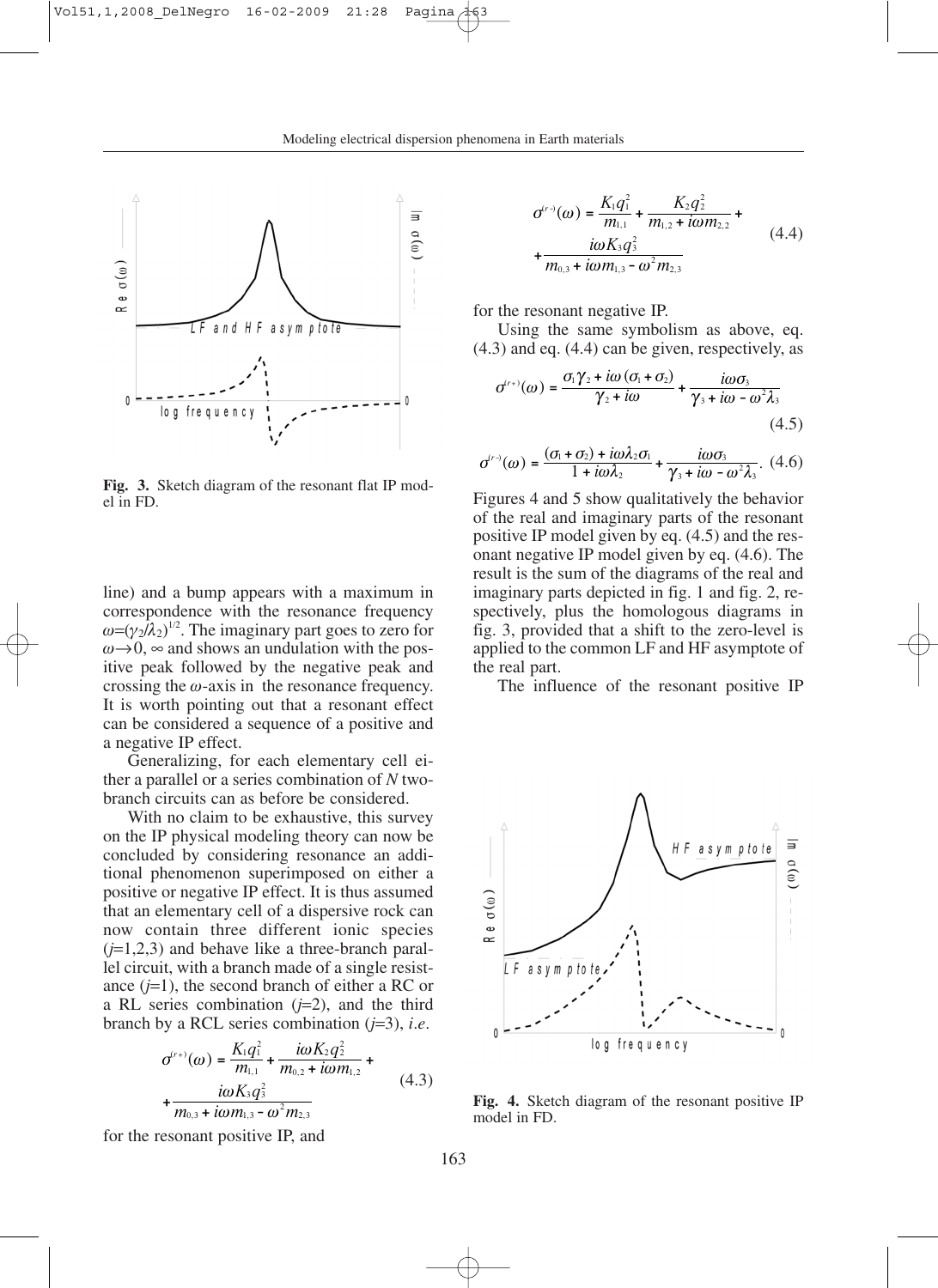

**Fig. 5.** Sketch diagram of the resonant negative IP model in FD.

phenomenon on transient EM methods has been studied in detail by Ageev and Svetov (1999) and Svetov and Ageev (1999). They adopted the CC model given in eq. (2.8), by arguing that for small chargeability values its validity can be extended to values of  $c \in [1,2]$  and that within this interval of *c* resonance effects can be modeled.

# **5. Conclusions**

It has been shown that IP phenomena in rocks can be described using conductivity dispersion laws derived as solutions to a linear 2nd-order differential equation defining the motion of a charged particle immersed in an external electrical field. Five dispersion laws have been discussed, namely:

1) the non-resonant positive IP model, which leads to the classical Debye dispersion law and by extension to the Cole-Cole law, largely used in current practice;

2) the non-resonant negative IP model, which introduces the possibility of explaining negative chargeability values, known in metals at high frequencies, also as an intrinsic physical

effect in some earth materials;

3) the resonant flat, positive or negative IP models, which explain the presence of peak effects at specific frequencies superimposed on flat, positive or negative dispersion spectra.

Though all the derived dispersion models are related to the physical parameters regulating the motion of charge carriers under the influence of an external electric field, it must once again be remarked that distinguishing ionic species in earth materials by IP spectra still remains a difficult task. However, decrypting field measurements by one of the derived IP models may be very useful in some exploration problems.

To conclude, it is worth recalling that nonresonant positive IP responses constitute by far the largest majority of effects observed directly by the IP method in mineral, oil and groundwater investigations, and, indirectly by the MT method, also in geothermal areas. A wealth of literature exists on this topic, covering the last six decades almost continuously, since the pioneering intensive works started in the late 40's of the last century. Less known in literature are resonant IP responses, mostly studied by Russian researchers, of which good examples are reported in Safonov *et al*. (1996). Finally, regarding the negative IP effect as a true physical property of rocks, there is not yet any documentation firmly attesting such a possibility. Nevertheless, it is suspected that in environmental applications, for instance, the observation of nearsurface negative IP effects may be a useful indicator of the presence of massive ionic contaminants in conductive sediments.

#### *REFERENCES*

- AGEEV, V.V. and B.S. SVETOV (1999): The influence of rock polarizability on electromagnetic soundings, *Izvestia RAS*, *Physics of the Solid Earth*, **35**, 16-24.
- BALANIS, C.A. (1989): *Advanced Engineering Electromagnetics* (J. Wiley & Sons, New York).
- BERTIN, J. and J. LOEB (1976): *Experimental and Theoretical Aspects of Induced polarization* (Gebrüder-Bornträger, Berlin), 2 vols.
- COLE, K.S. and R.H. COLE (1941): Dispersion and Absorption in dielectrics, *J. Chem. Phys.*, **9**, 341-351.
- COPPOLA, B., R. DI MAIO, I. MARINI, A. MERLA, D. PATEL-LA, G. PULELLI, F.M. ROSSI and A. SINISCALCHI (1993): Study of the Simplon area geothermal anomaly in the